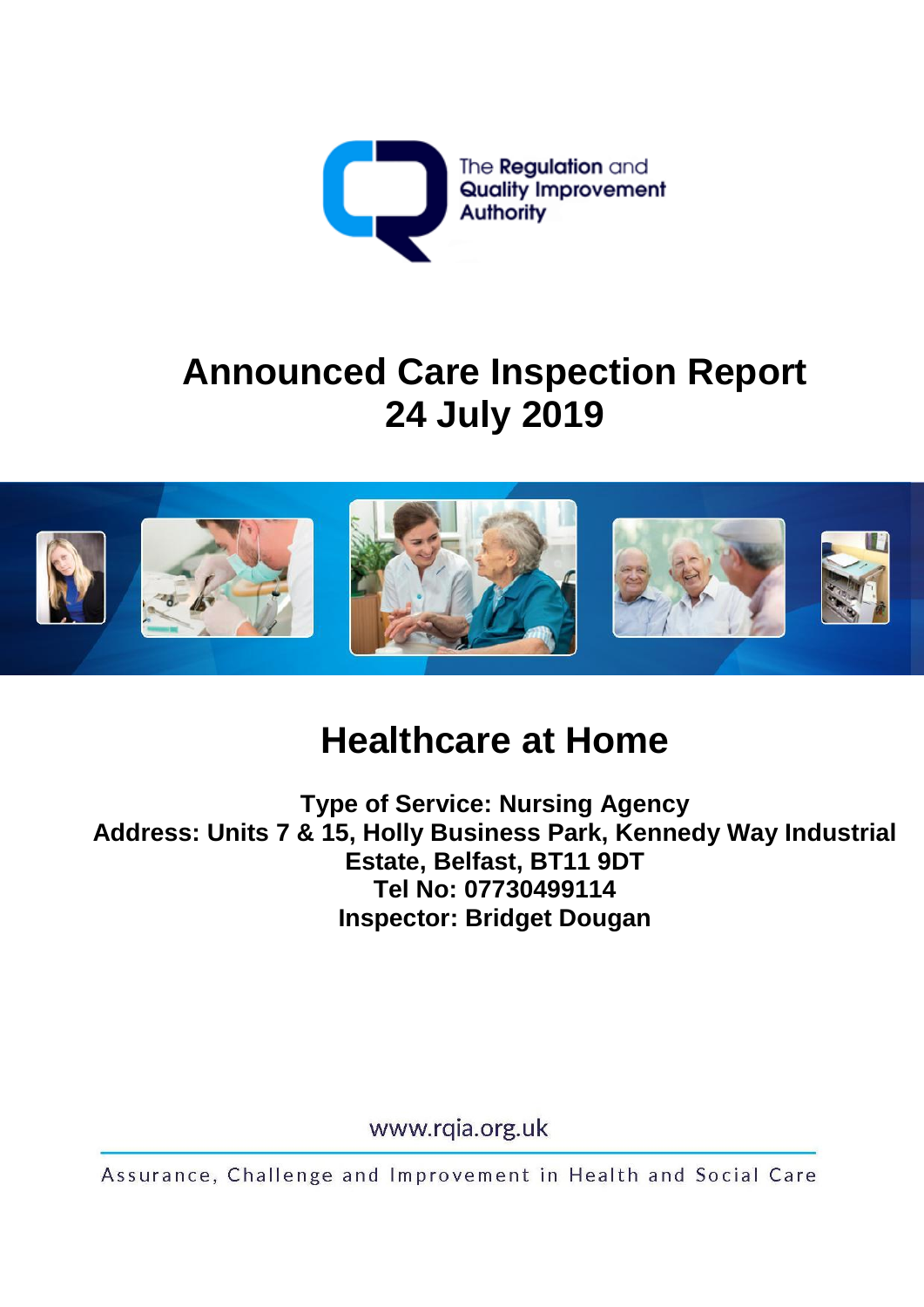It should be noted that this inspection report should not be regarded as a comprehensive review of all strengths and areas for improvement that exist in the service. The findings reported on are those which came to the attention of RQIA during the course of this inspection. The findings contained within this report do not exempt the service from their responsibility for maintaining compliance with legislation, standards and best practice.

#### **1.0 What we look for**



#### **2.0 Profile of service**

This is a nursing agency which supplies nurses to provide care and specialised treatment to service users in their own homes.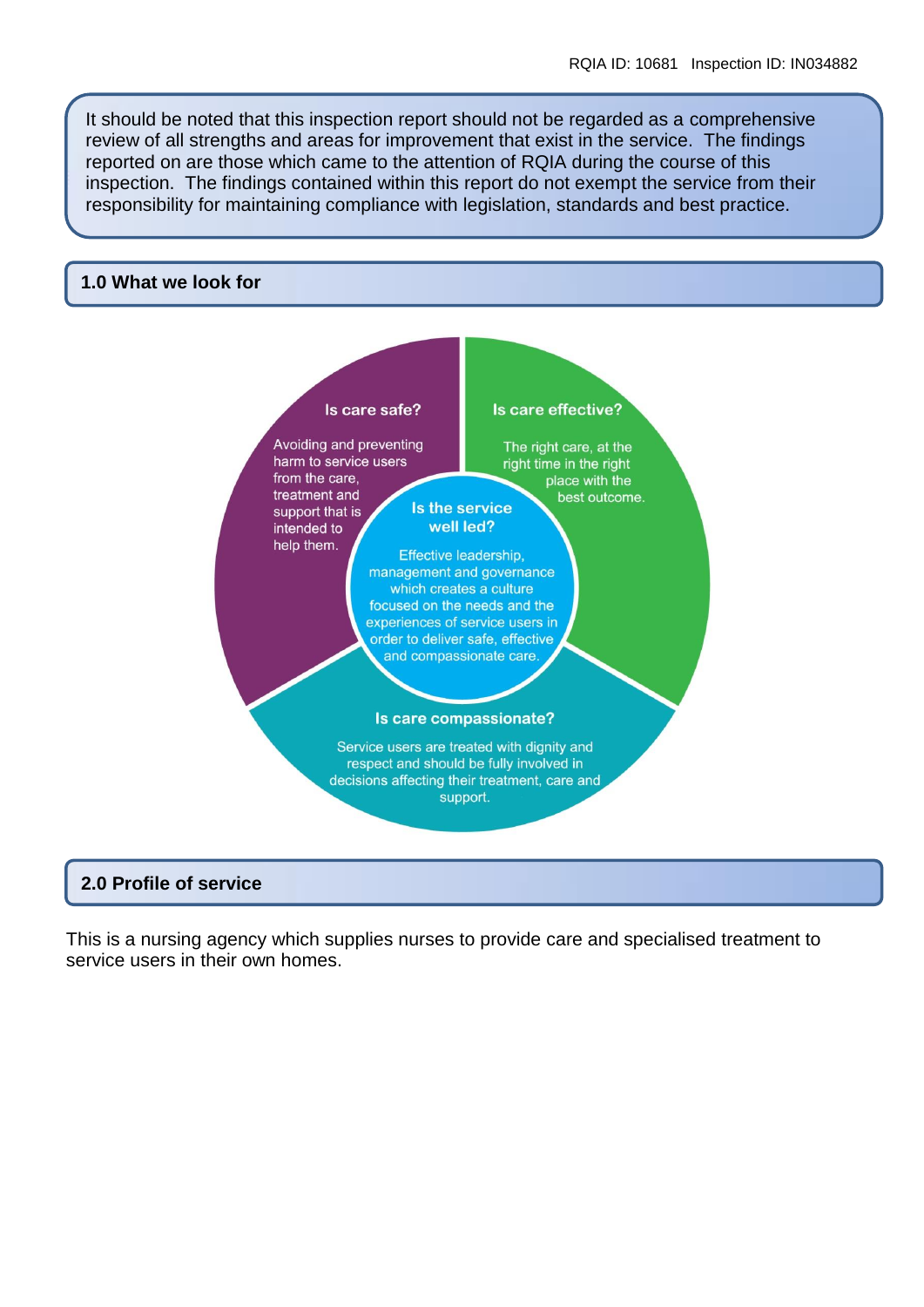# **3.0 Service details**

| <b>Organisation/Registered Provider:</b>                   | <b>Registered Manager:</b>  |
|------------------------------------------------------------|-----------------------------|
| Healthcare at Home                                         | Ms Heather Rosemary McNeely |
| <b>Responsible Individual:</b><br>Mr Nicholas Robin Conway |                             |
| Person in charge at the time of inspection:                | Date manager registered:    |
| Ms Heather Rosemary McNeely                                | <b>14 August 2008</b>       |

#### **4.0 Inspection summary**

An announced inspection took place on 24 July 2019 from 11.00 to 16.00.

This inspection was underpinned by the Nursing Agencies Regulations (Northern Ireland) 2005 and the Nursing Agencies Minimum Standards, 2008.

As a public-sector body, RQIA have duties to respect, protect and fulfil the rights that people have under the Human Rights Act 1998 when carrying out our functions. In our inspections of nursing agencies, we are committed to ensuring that the rights of people who receive services are protected. This means we will seek assurances from providers that they take all reasonable steps to promote people's rights. Users of nursing agency services have the right to expect their dignity and privacy to be respected and to have their independence and autonomy promoted.

The inspection assessed progress with any areas for improvement identified during and since the last care inspection and to determine if the agency was delivering safe, effective and compassionate care and if the service was well led.

Evidence of good practice was found in relation to recruitment, staff training, supervision, support and clinical evaluation. The care records were well maintained and there was evidence of service user satisfaction with the care and treatment provided.

One area for improvement was identified in relation to the development of a system for obtaining and acting on feedback from service users.

The findings of this report will provide the agency with the necessary information to assist them to fulfil their responsibilities, enhance practice and service users' experience.

| 4.1 Inspection outcome |  |  |
|------------------------|--|--|
|                        |  |  |

|                                       | <b>Regulations</b> | <b>Standards</b> |
|---------------------------------------|--------------------|------------------|
| Total number of areas for improvement |                    |                  |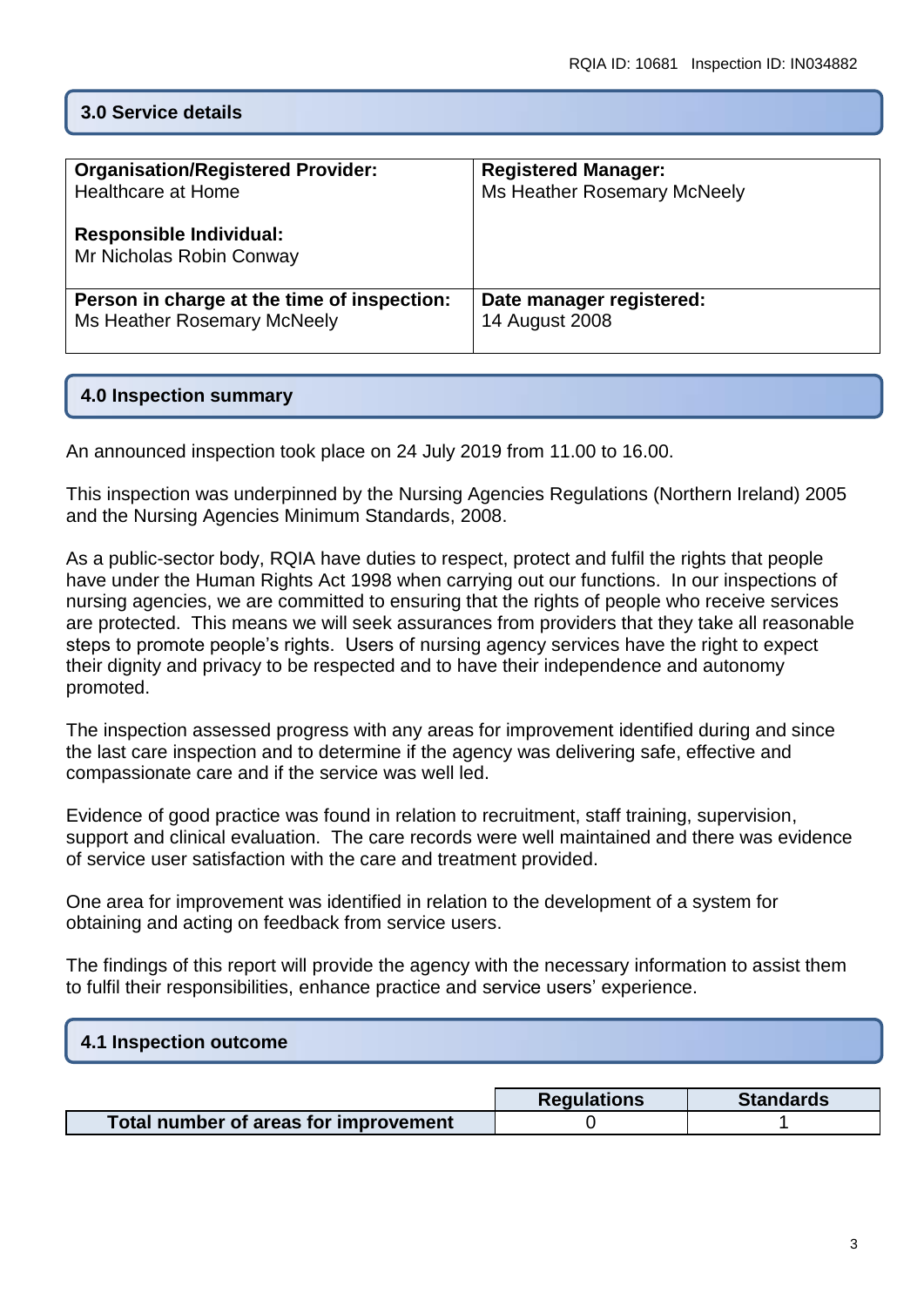Details of the Quality Improvement Plan (QIP) were discussed with Ms Heather McNeely, manager, as part of the inspection process. The timescales for completion commence from the date of inspection.

Enforcement action did not result from the findings of this inspection.

#### **4.2 Action/enforcement taken following the most recent care inspection dated 04 December 2018**

Other than those actions detailed in the QIP no further actions were required to be taken following the most recent inspection on 4 December 2018.

### **5.0 How we inspect**

Prior to inspection the inspector reviewed the following records:

- previous RQIA inspection report
- records of notifiable events reported to RQIA since the last care inspection
- all correspondence received by RQIA since the previous inspection

A range of documents policies and procedures relating to the service were reviewed during the inspection and are referred to within the body of the report.

At the request of the inspector, the manager was asked to display a poster prominently within the agency's registered premises. The poster invited staff to give their views and provided staff with an electronic means of providing feedback to RQIA regarding the quality of service provision; no responses were received.

The inspector spoke with two staff members. Comments received are included within the body of the report.

Areas for improvement identified at the last care inspection were reviewed and assessment of compliance recorded.

# **6.0 The inspection**

#### **6.1 Review of areas for improvement from the most recent inspection dated 04 December 2018**

The most recent inspection of the agency was an unannounced care inspection.

The completed QIP was returned and approved by the care inspector.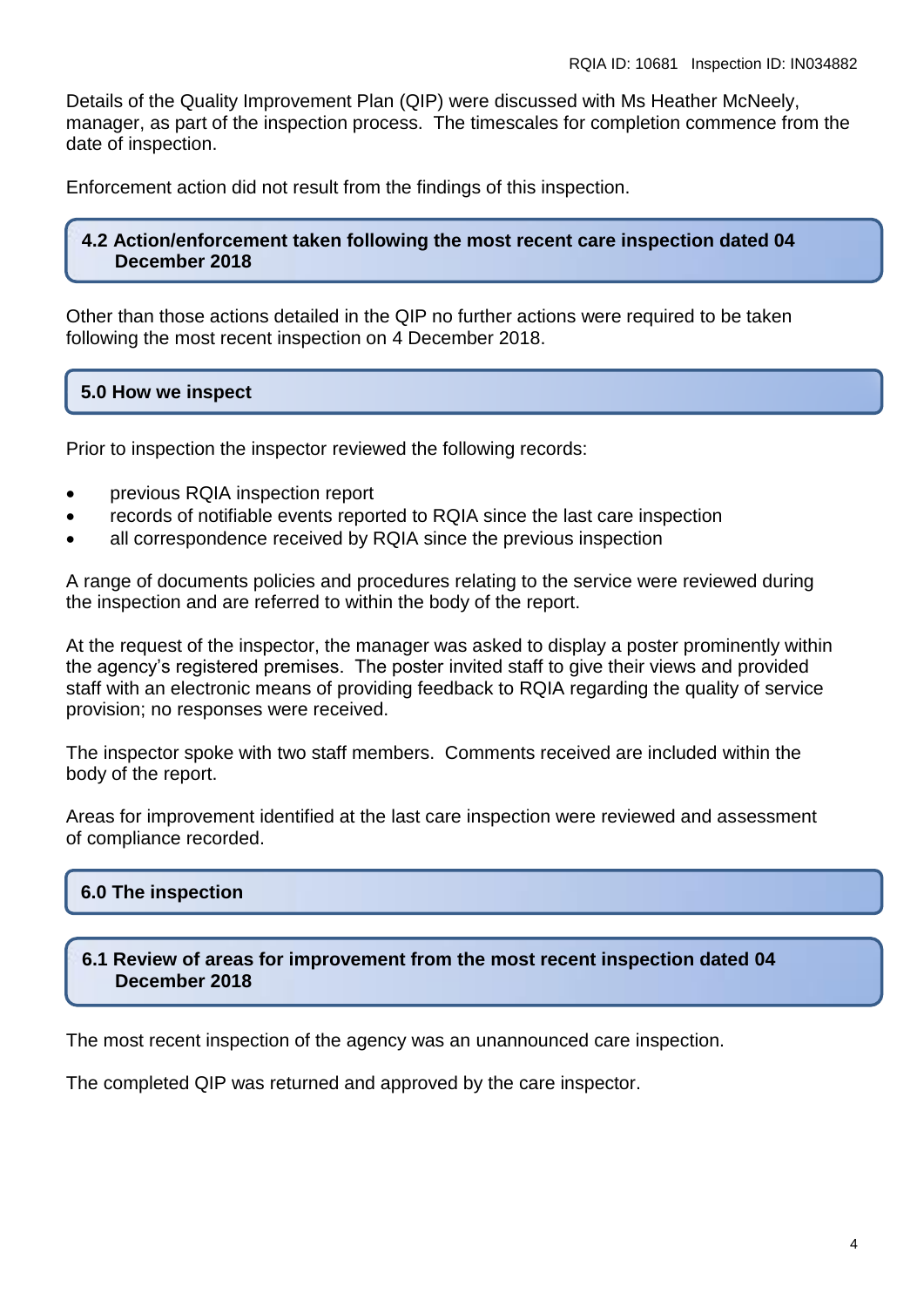# **6.2 Review of areas for improvement from the last care inspection dated 4 December 2018**

| Areas for improvement from the last care inspection                             |                                                                                                                                                                                                                                                                                                                                                                                                             |                                    |
|---------------------------------------------------------------------------------|-------------------------------------------------------------------------------------------------------------------------------------------------------------------------------------------------------------------------------------------------------------------------------------------------------------------------------------------------------------------------------------------------------------|------------------------------------|
| <b>Minimum Standards 2008</b>                                                   | Action required to ensure compliance with The Nursing Agencies                                                                                                                                                                                                                                                                                                                                              | <b>Validation of</b><br>compliance |
| Area for improvement 1<br>Ref: Standard 4<br><b>Stated: First time</b>          | The registered person shall ensure a criminal<br>conviction declaration has been obtained<br>prior to new staff commencing employment<br>and retained in staff personnel files.                                                                                                                                                                                                                             |                                    |
|                                                                                 | Action taken as confirmed during the<br>inspection:<br>The inspector reviewed the personnel records<br>of two recently appointed staff and can confirm<br>that a criminal conviction declaration had been<br>obtained prior to the new staff commencing<br>employment.                                                                                                                                      | <b>Met</b>                         |
| Area for improvement 2<br><b>Ref: Standard 4.1</b><br><b>Stated: First time</b> | The registered person shall ensure that the<br>recruitment policy has been reviewed and<br>amended to comply with legislative<br>requirements and guidance.<br>Action taken as confirmed during the<br>inspection:<br>The recruitment policy has been reviewed<br>and amended to comply with legislative                                                                                                    | <b>Met</b>                         |
| Area for improvement 3<br>Ref: Standard 9.1<br><b>Stated: First time</b>        | requirements and guidance.<br>The registered person shall ensure that the<br>safeguarding adults' policy has been<br>reviewed and amended to reflect current<br>practice.<br>Action taken as confirmed during the<br>inspection:<br>Review of the safeguarding adults' policy<br>evidenced that it reflects the agency's<br>procedure for reporting any incidents of<br>suspected, alleged or actual abuse. | <b>Met</b>                         |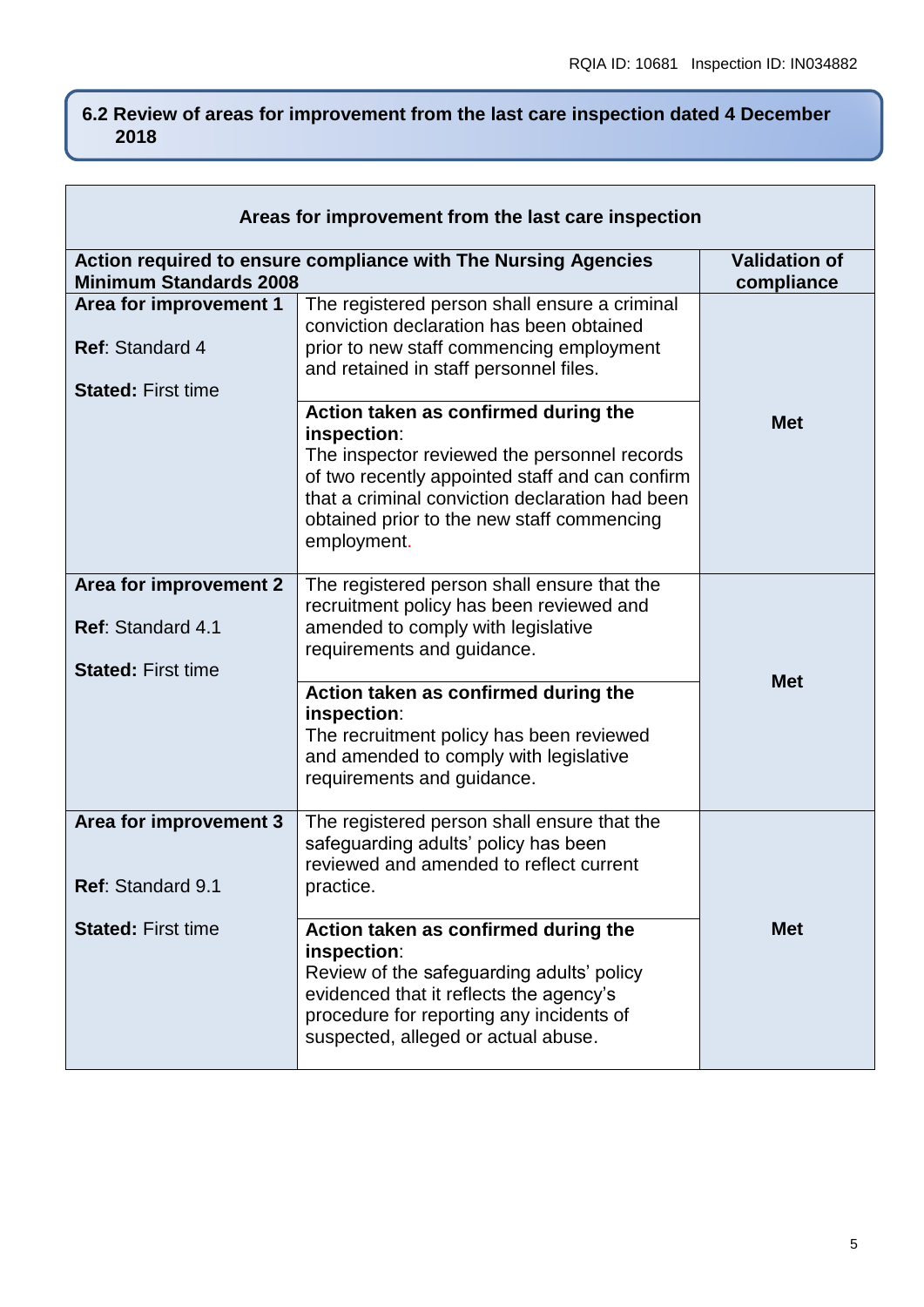| Area for improvement 4<br><b>Ref: Standard 1.12</b> | The registered person shall develop a system<br>which includes a visit to the agency by or on<br>behalf of the registered person to carry out a<br>monthly monitoring visit and report on what                                                                                                                                                                                                                                                                                                                                                                             |            |
|-----------------------------------------------------|----------------------------------------------------------------------------------------------------------------------------------------------------------------------------------------------------------------------------------------------------------------------------------------------------------------------------------------------------------------------------------------------------------------------------------------------------------------------------------------------------------------------------------------------------------------------------|------------|
| <b>Stated: First time</b>                           | they find. The report should include<br>comments from service users, their<br>representatives, staff and professionals who<br>refer people to the agency and any actions<br>taken by the manager to ensure that the<br>nursing agency is being managed in<br>accordance with minimum standards.                                                                                                                                                                                                                                                                            |            |
|                                                     | Action taken as confirmed during the<br>inspection:<br>The responsible person stated in the returned<br>Quality Improvement Plan that the monthly<br>quality review was now in place and that this<br>was signed off by the regional clinical services<br>director and reviewed by the responsible<br>person. The manager confirmed at the time of<br>the inspection that, whilst monthly quality<br>monitoring meetings had taken place, no<br>reports were available at the time of the<br>inspection. These reports were submitted to<br>RQIA following the inspection. | <b>Met</b> |

# **6.3 Inspection findings**

#### **6.4 Is care safe?**

**Avoiding and preventing harm to patients and clients from the care, treatment and support that is intended to help them.**

Staff recruitment is co-ordinated and processed by a centralised human resources department. Documentation viewed and discussion with the manager indicated that the agency has in place robust recruitment systems to ensure that pre-employment information has been obtained in compliance with Regulation 12 and Schedule 3 of The Nursing Agencies Regulations (Northern Ireland) 2005. The manager could describe the process for obtaining confirmation when new staff are available to commence employment.

A team of fifteen nurses (including the deputy manager) are employed by the agency and provide specialist care and treatment to service users living in their own homes. The manager advised that there are no staff vacancies. Two nurses have recently been recruited and will commence employment following confirmation of relevant pre-employment checks.

Registered nurses are required to complete a twelve week induction period, including a range of mandatory training, shadowing and familiarisation with the agency's policies and procedures.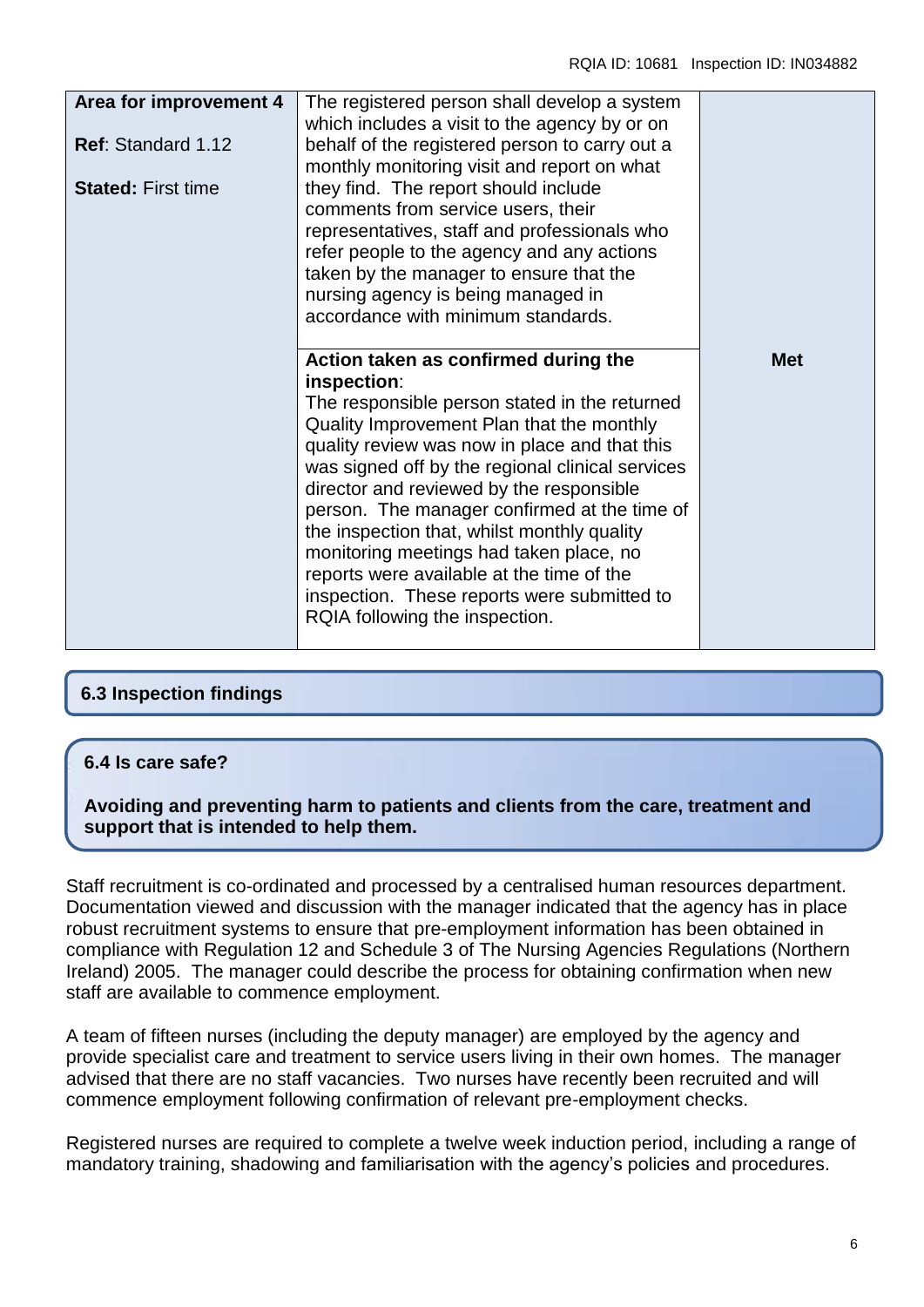There was a rolling programme of training, competency assessments, supervision and appraisals. Records of staff supervision and appraisal indicated that staff had received supervision and appraisal in accordance with the time frames specified in the agency's procedures.

The agency has a system for recording training completed by staff and for highlighting training required; it was noted that the manager will inform registered nurses when training updates are required. The manager stated that registered nurses are not provided with work placements if annual training updates have not been completed. It was good to note that additional training had been provided to staff in areas such as equality, diversity, consent, mental capacity, record keeping and confidentiality.

Arrangements were in place to embed the regional operational safeguarding policy and procedure into practice, to ensure that the service users were safe and protected from harm. The review of records and discussion with the manager confirmed that there had been no potential safeguarding incidents since the previous inspection.

The role of the Adult Safeguarding Champion (ASC) was discussed during the inspection and the inspector was advised that the responsible person is the identified ASC within the organisation. The Annual Position Report had not yet been completed and the manager was advised that RQIA will wish to review evidence of the report following the implementation date of 01 April 2020.

The manager could describe the procedure for appropriately matching the individual skills of the registered nurses employed to the needs of the service users; this includes the completion of a skills and experience profile during the interview process and ongoing training, development and competency assessments following employment.

The inspector reviewed a sample of accident and incident records and confirmed that they had been managed appropriately. These areas were reviewed by the management team as part of their quality monitoring processes.

During the inspection the inspector reviewed the agency's arrangements for identifying, managing and where possible eliminating unnecessary risk to the service users' health, welfare and safety. The inspector viewed a range of risk assessments in place relating to individual service users and was advised that no restrictive practices were being used by staff within the agency.

# **Areas of good practice**

There were examples of good practice found throughout the inspection in relation to staff recruitment, induction, training, supervision, appraisal and risk management.

# **Areas for improvement**

No areas for improvement were identified during the inspection.

|                                       | <b>Regulations</b> | <b>Standards</b> |
|---------------------------------------|--------------------|------------------|
| Total number of areas for improvement |                    |                  |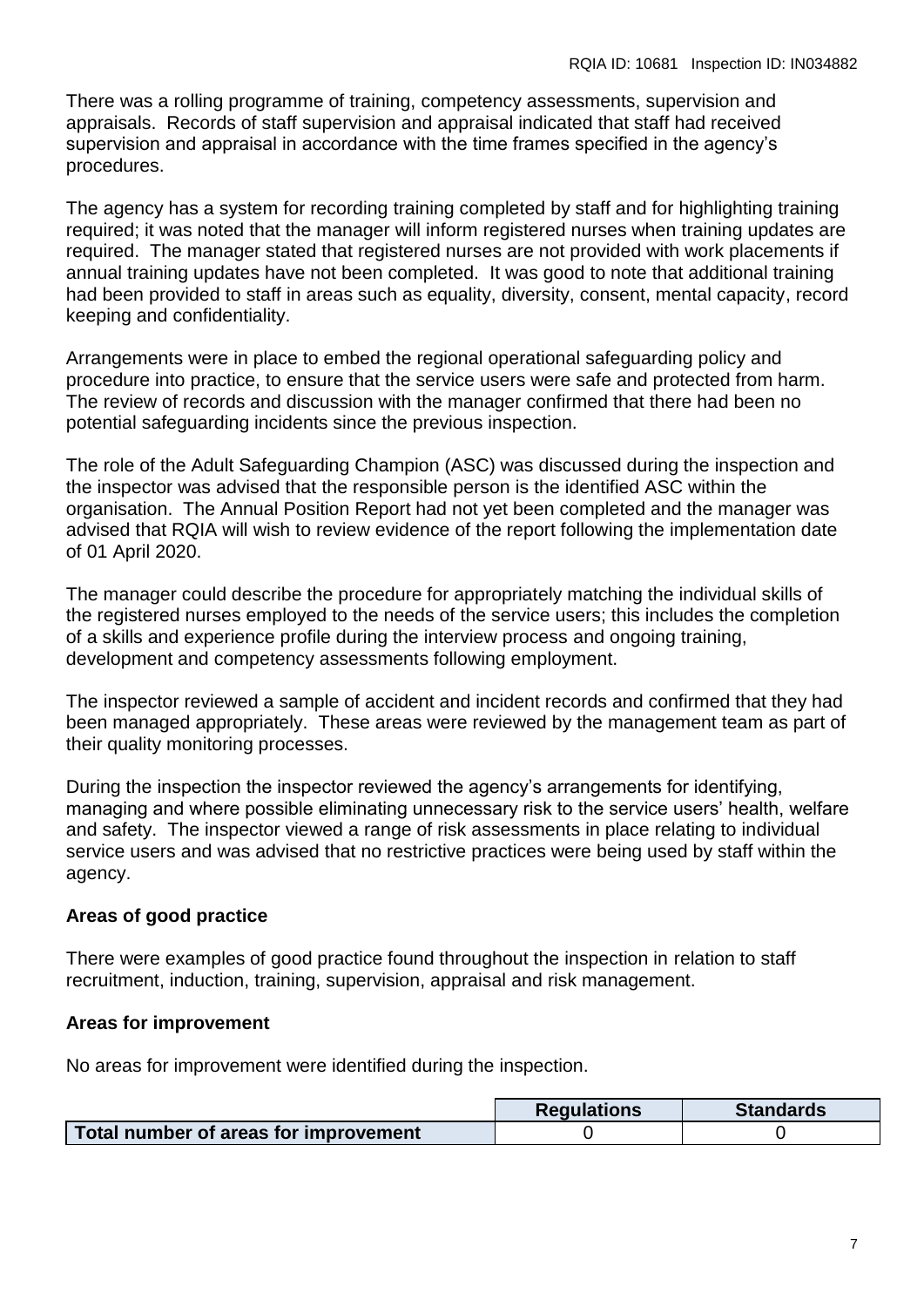#### **6.5 Is care effective?**

#### **The right care, at the right time in the right place with the best outcome.**

The agency's management of records and information policy details the process for the creation, storage, retention and disposal of records; it was noted from documentation viewed that records are maintained in an organised and secure manner and in accordance with legislation, standards and the organisational policy.

The review of the care records identified that they were person-centred and maintained in an electronic system in an organised manner. The care records evidenced referral information and risk assessments.

The care plans reviewed identified that consideration had been given to the service users' human rights. This related particularly to, but was not limited to, the service user's right to privacy and dignity; personal choices and autonomy; promoting family life; and their right to refuse care.

Quality monitoring systems were in place to audit and review the effectiveness and quality of care delivered to the service users. This included processes for the review of training, complaints, incidents and safeguarding. Clinical evaluation reviews and field audits were completed every six months for all nurses.

The inspector was informed that the views of service users are sought by staff on a regular basis; however there was no evidence that this information had been systematically collected, audited and used by the agency to improve services. An area for improvement has been identified in this regard.

An annual quality survey of the views of service users is conducted and administered by the agency's head office. An overview of the annual quality report for November 2018 was reviewed by the inspector and showed that 110 service users had responded, with 97% expressing overall satisfaction with the services provided. The manager confirmed that any areas for improvement are identified and followed up in a timely manner. The manager confirmed that the views of staff had been included in the annual quality report.

A quality monitoring review and report in accordance with regulation 20 of the Nursing Agencies Regulations (Northern Ireland) 2005 had not been completed and an area for improvement has been made under the regulations (see section 6.7).

Staff meetings are held monthly in accordance with the agency's policy and procedure. Weekly teleconferencing meetings are also held with staff.

Discussions with the manager indicated that the agency seeks to maintain effective working relationships with service users. The manager stated that service users are informed of the process for contacting the agency to discuss concerns in relation to the quality of the service provided.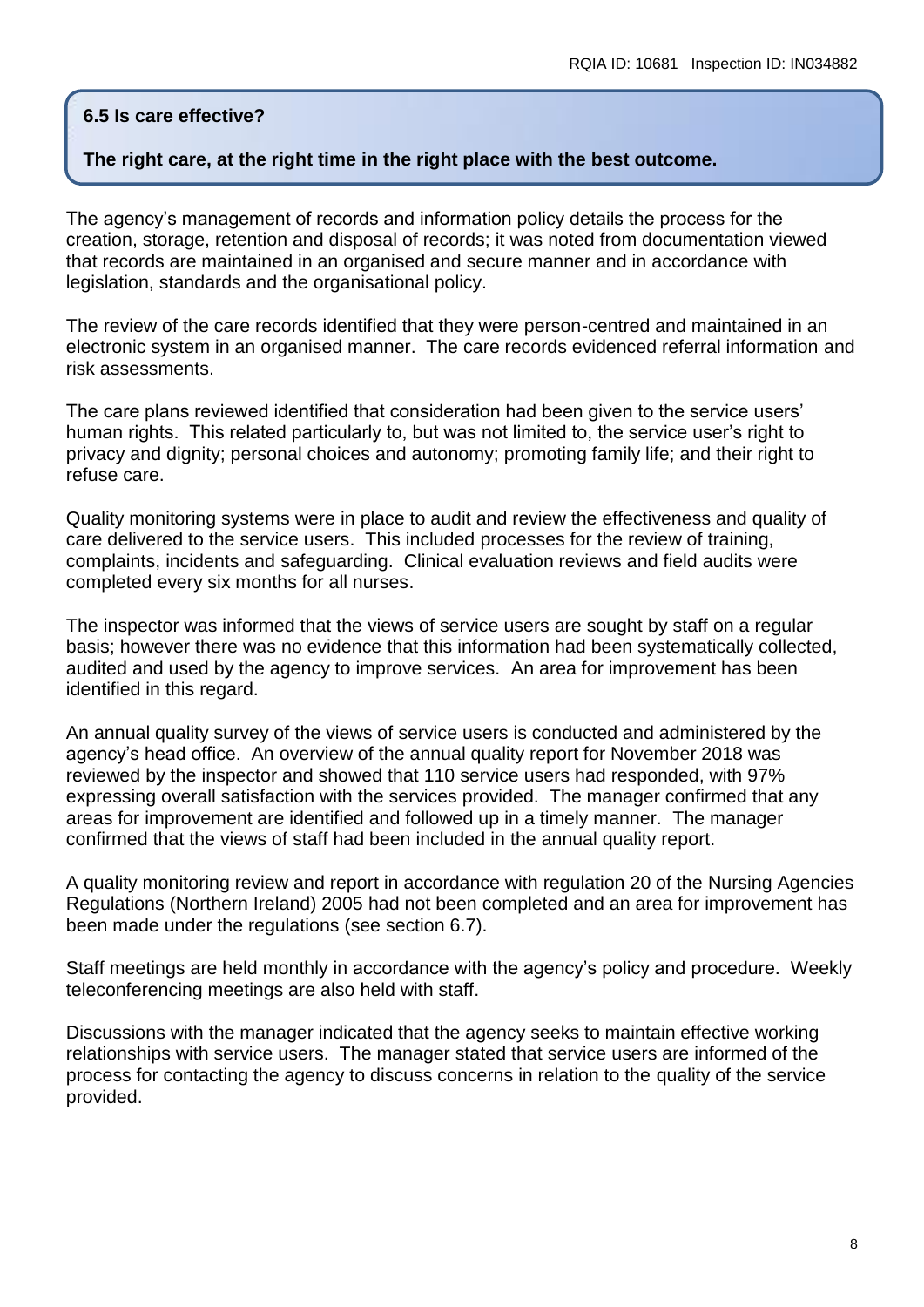# **Areas of good practice**

There were examples of good practice found throughout the inspection in relation to the quality of the care records and the agency's engagement with their staff.

#### **Areas for improvement**

One area for improvement was identified in relation to obtaining feedback from people who use the nursing agency.

|                                       | <b>Requlations</b> | <b>Standards</b> |
|---------------------------------------|--------------------|------------------|
| Total number of areas for improvement |                    |                  |

#### **6.6 Is care compassionate?**

**Patients and clients are treated with dignity and respect and should be fully involved in decisions affecting their treatment, care and support.**

The organisation's philosophy of care was included in the statement of purpose and service user guide. This clearly identified how service users' human rights would be upheld, including their right to privacy, dignity and respect, promoting independence and maintaining their confidentiality.

The inspector discussed arrangements in place relating to the equality of opportunity for service users and the need for staff to be aware of equality legislation whilst also recognising and responding to the diverse needs of service users in a safe and effective manner.

It was identified that staff are provided with information relating to equality and human rights during their induction and additional training has been provided in these areas. The agency has a system for recording when training has been completed and for highlighting when training updates are required.

Discussion with the manager confirmed that the agency has access to an interpreting service and a translation service is available for all policies and other documentation provided to the service user.

On call arrangements are in place to ensure that nurses and service users can report concerns they may have regarding the service or to access support and guidance.

A 'Whistleblowing Policy' was in place and outlines the responsibility of staff in highlighting concerns or issues relating to poor practice and the process for raising concerns.

Staff told us that they consult with service users and obtain their views on the services provided on a daily basis; however, apart from the annual quality survey, there was no evidence of a process in place to obtain feedback from service users during or following the provision of services. An area for improvement has been made (see section 6.5).

The inspector observed that a number of 'thank you' cards and emails had been received by the agency from service users. The annual quality survey conducted in November 2018 showed that those service users who responded to the survey were satisfied with the overall services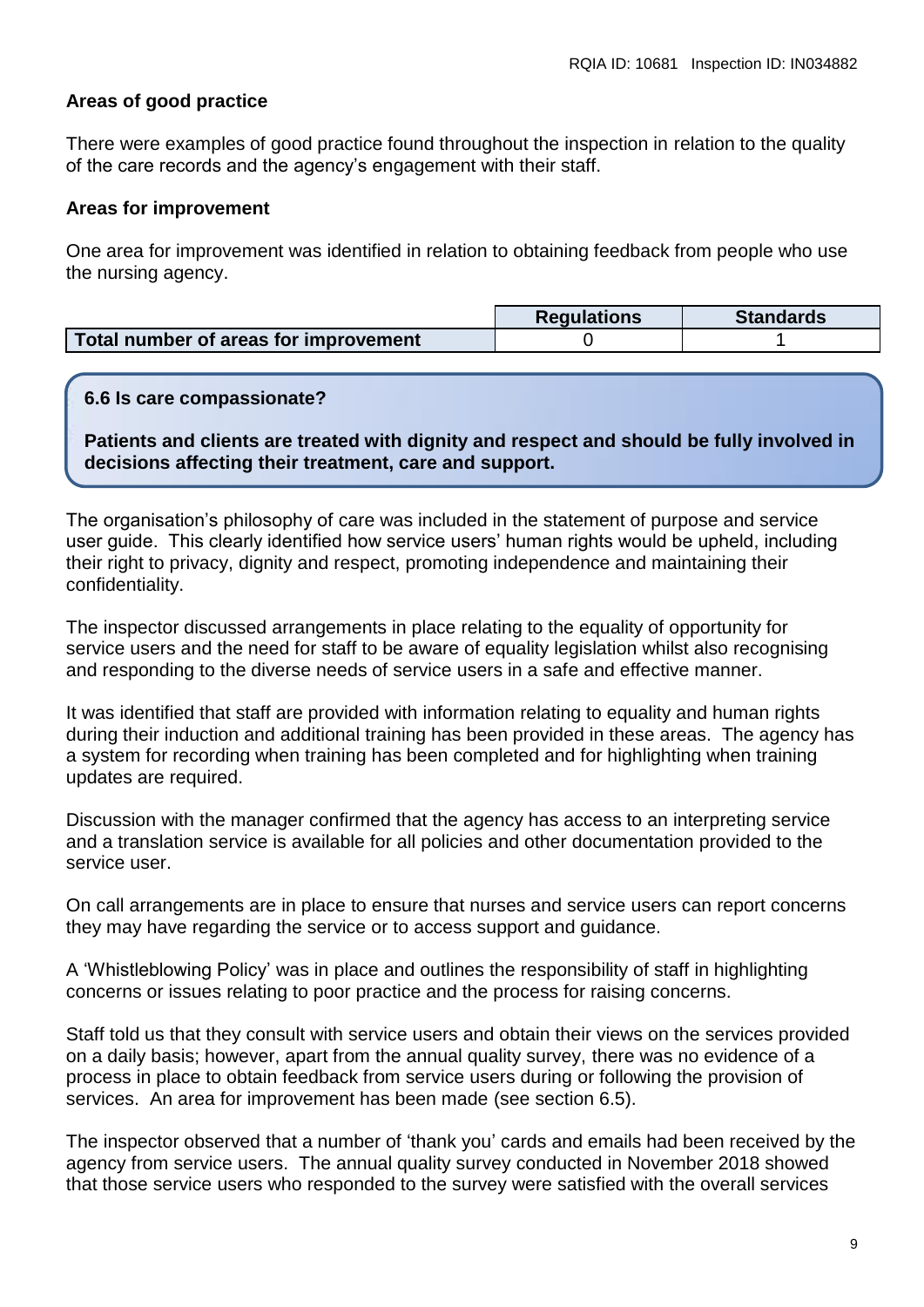provided. A sample of comments received by the agency in the annual quality survey is included below:

- "Your company is very easy to communicate with, I've always had a good experience."
- "I used to have to drive 30 miles to collect medication and also found it very difficult to find a place to park."
- "Deliveries have been on time and drivers have been courteous and helpful. Healthcare at home nurses that come to show me how to use the injections took the time to explain everything and had a lovely manner. The text advisory service for deliveries is also good."
- "Excellent service, brilliant nurses."

The inspector spoke with four staff members. A few comments received from staff are included below.

Staff comments:

- "I absolutely love this job."
- "Patients are very well looked after. It is a privilege to be able to provide treatment and care to patients at this time of their lives."
- "Patients and relatives are so happy with the service, we get a lot of cards and messages thanking us for the service we provide."
- "I have worked as a cancer specialist nurse and I am confident that our patients get excellent care."
- "We complete an online survey each year and the results of the survey are made available to us on our staff hub."
- "We have a very good working relationship with specialist nurses and consultants in various Trusts throughout Northern Ireland. We consult them frequently regarding the care and treatment of our patients."
- "I had a very good, thorough induction which lasted twelve weeks."
- $\bullet$

#### **Areas of good practice**

There were examples of good practice found throughout the inspection in relation to the provision of compassionate care.

#### **Areas for improvement**

No areas for improvement were identified during the inspection.

|                                       | <b>Regulations</b> | <b>Standards</b> |
|---------------------------------------|--------------------|------------------|
| Total number of areas for improvement |                    |                  |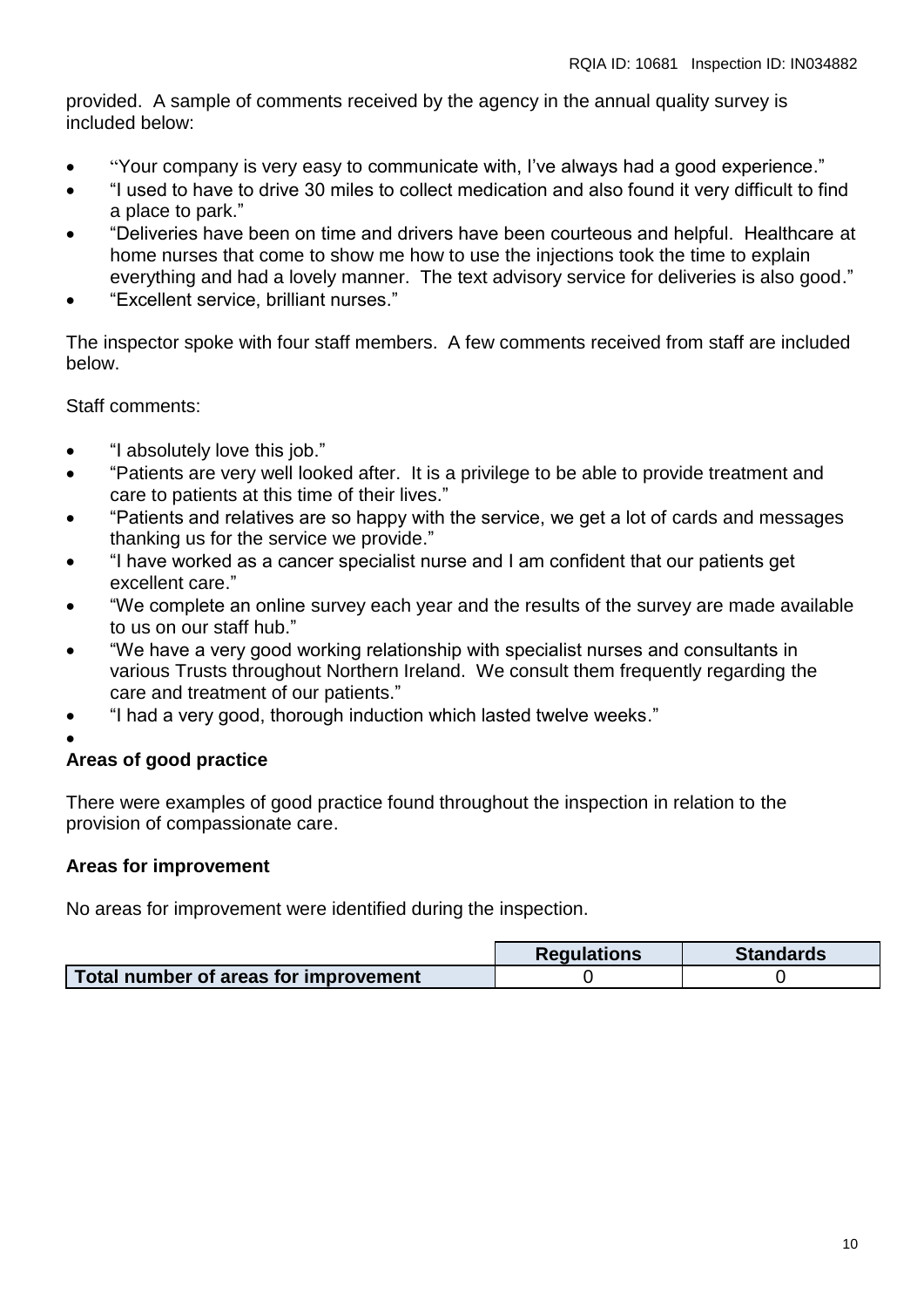#### **6.7 Is the service well led?**

**Effective leadership, management and governance which creates a culture focused on the needs and experience of service users in order to deliver safe, effective and compassionate care.**

The inspector reviewed the agency's management and governance systems in place to meet the needs of service users. Ms Heather McNeely was appointed registered manager in 2008. Ms McNeely is also Healthcare at Home's regional clinical operations manager for Northern Ireland and Scotland. Ms McNelly advised that her role involves travelling to Healthcare at Home head office in Burton on Trent and to Scotland at least one day a week. She is supported in the management of the agency by a deputy manager.

The organisational and management structure of the agency identifies lines of accountability and the roles and responsibilities of staff. It was noted that at the commencement of employment staff are provided with a job description which outlines the responsibilities of their role.

The staff members spoken with confirmed that there was good working relationships and that management were responsive to any concerns or suggestions made.

There had been one complaint received from the date of the last inspection and this was deemed by the inspector to have been managed appropriately and in accordance with legislation, standards and the agency's own policies and procedures.

All registered nurses providing care and support to service users are required to be registered with the Nursing and Midwifery Council (NMC). The manager confirmed that information regarding registration and renewal dates was maintained by the agency. The manager described the system in place for monitoring the renewal of NMC registrations and confirmed that this is carried out by staff at the agency's head office and the manager is kept informed of all registrations that are due to expire. The registration status of a sample of two nurses was reviewed by the inspector and found to be appropriately registered.

The inspector was advised that systems were in place to monitor and report on the quality of the care and support provided. For example, the following audits were completed in accordance with the agency's policies and procedures.

- staff supervision and appraisal
- accidents/incidents
- complaints
- **•** clinical evaluation

Monthly quality monitoring reports, in accordance with Regulation 20 of the Nursing Agencies Regulations (Northern Ireland) 2005 had been completed to date.

On the date of inspection the certificate of registration was on display and reflective of the service provided.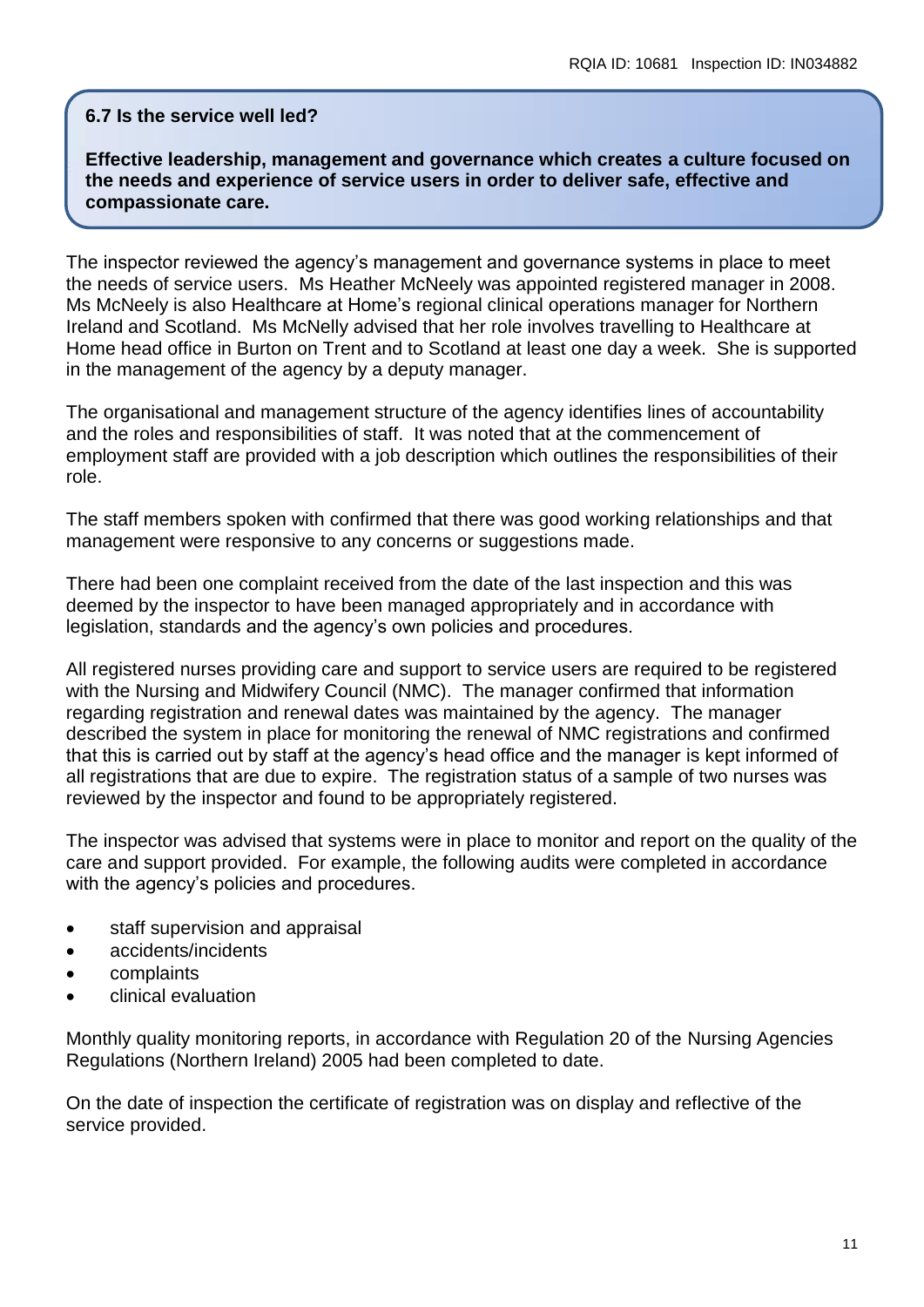### **Areas of good practice**

There were examples of good practice found throughout the inspection in relation to management of complaints and incidents, risk management and maintaining good working relationships.

#### **Areas for improvement**

No areas for improvement were identified during the inspection.

|                                       | <b>Requlations</b> | <b>Standards</b> |
|---------------------------------------|--------------------|------------------|
| Total number of areas for improvement |                    |                  |

#### **7.0 Quality improvement plan**

Areas for improvement identified during this inspection are detailed in the QIP. Details of the QIP were discussed with Ms Heather McNeely, manager, as part of the inspection process. The timescales commence from the date of inspection.

The registered provider/manager should note that if the action outlined in the QIP is not taken to comply with regulations and standards this may lead to further enforcement action including possible prosecution for offences. It is the responsibility of the registered provider to ensure that all areas for improvement identified within the QIP are addressed within the specified timescales.

Matters to be addressed as a result of this inspection are set in the context of the current registration of the agency. The registration is not transferable so that in the event of any future application to alter, extend or to sell the premises RQIA would apply standards current at the time of that application.

# **7.1 Areas for improvement**

Areas for improvement have been identified where action is required to ensure compliance with the Nursing Agencies Regulations (Northern Ireland) 2005 and the Nursing Agencies Minimum Standards, 2008.

# **7.2 Actions to be taken by the service**

The QIP should be completed and detail the actions taken to address the areas for improvement identified. The registered provider should confirm that these actions have been completed and return the completed QIP via Web Portal for assessment by the inspector.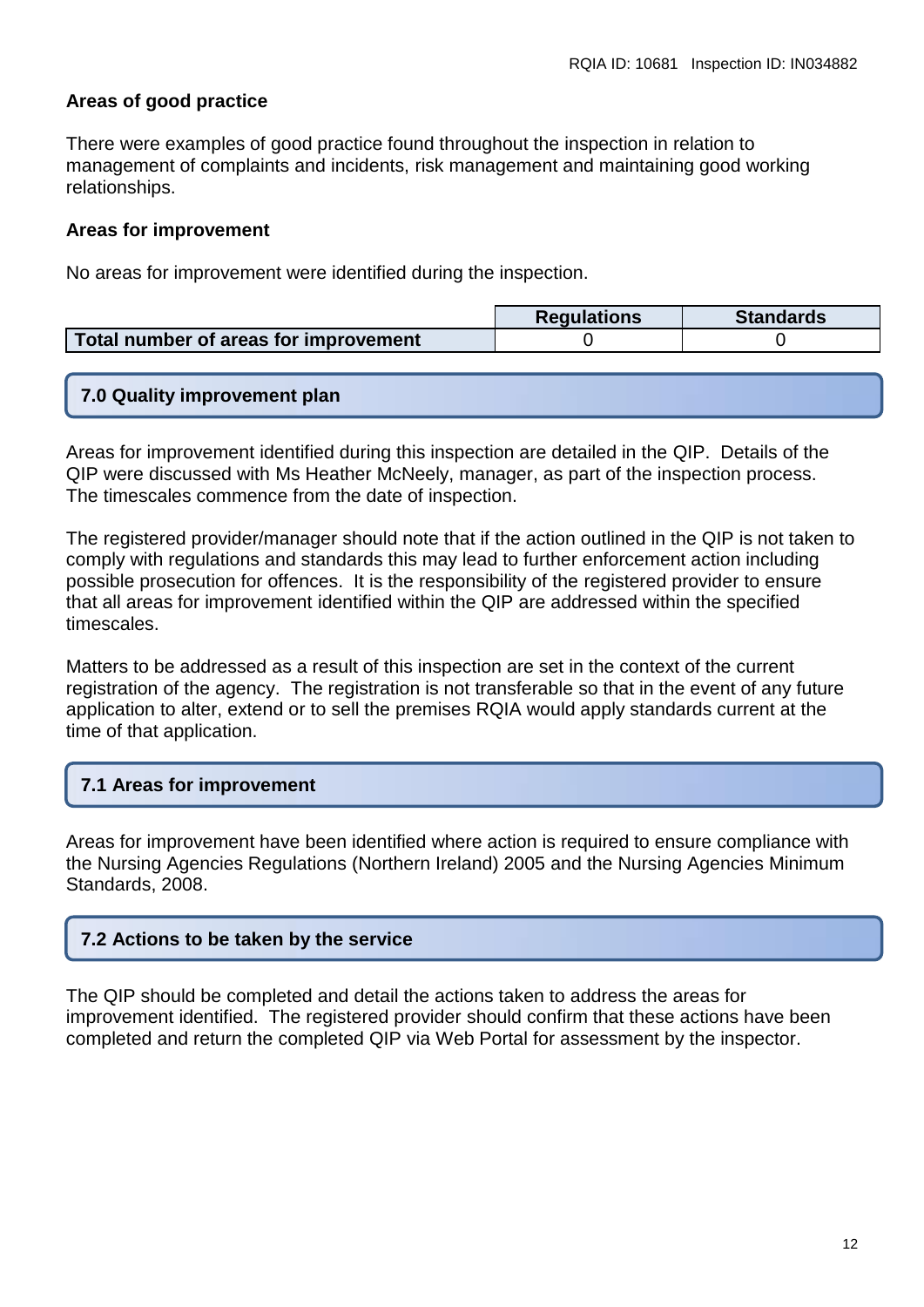# **Quality Improvement Plan**

| Ireland) 2005             | Action required to ensure compliance with The Nursing Agencies Regulations (Northern                                                                                                                                                                                                                                                                                                                                                                                                                                                                                                                        |
|---------------------------|-------------------------------------------------------------------------------------------------------------------------------------------------------------------------------------------------------------------------------------------------------------------------------------------------------------------------------------------------------------------------------------------------------------------------------------------------------------------------------------------------------------------------------------------------------------------------------------------------------------|
| 2008                      | Action required to ensure compliance with The Nursing Agencies Minimum Standards,                                                                                                                                                                                                                                                                                                                                                                                                                                                                                                                           |
| Area for improvement 1    | The registered person shall ensure that a system is developed to<br>ensure the views and comments of people who use the services                                                                                                                                                                                                                                                                                                                                                                                                                                                                            |
| Ref: Standard 10          | provided by the nursing agency are systematically obtained and acted<br>on in the evaluation and planning of services.                                                                                                                                                                                                                                                                                                                                                                                                                                                                                      |
| <b>Stated: First time</b> |                                                                                                                                                                                                                                                                                                                                                                                                                                                                                                                                                                                                             |
|                           | Ref: 6.5                                                                                                                                                                                                                                                                                                                                                                                                                                                                                                                                                                                                    |
| To be completed by:       |                                                                                                                                                                                                                                                                                                                                                                                                                                                                                                                                                                                                             |
| 30 September 2019         | Response by registered person detailing the actions taken:<br>As reviewed at our July 2019 inspection, Healthcare at Home has an<br>existing comprehensive electronic national patient survey system in<br>place, which allows the organisation to obtain comprehensive detail on<br>the experience of the care provided. The data obtained from this<br>survey, can then be divided into various categories, including region<br>and service type, allowing for review of all reposnes and titration of<br>learning and corresponding actions, taken as required.                                          |
|                           | However, as part of our commitment to improve the patient journey,<br>Healthcare at Home has this year invested £10 million for the<br>implementation of a revised IT platform, which will endeavour to<br>improve a number of functions within the business and this will include<br>a more frequent survey, including the all PREMS, PROMS and NPS<br>requirments. This system is presently under development, with a<br>proposed launch date of February 2020.<br>It is not anticipated that there will be any further surveying, other than<br>the next existing national survey, due in November 2019. |

*\*Please ensure this document is completed in full and returned via Web Portal\**